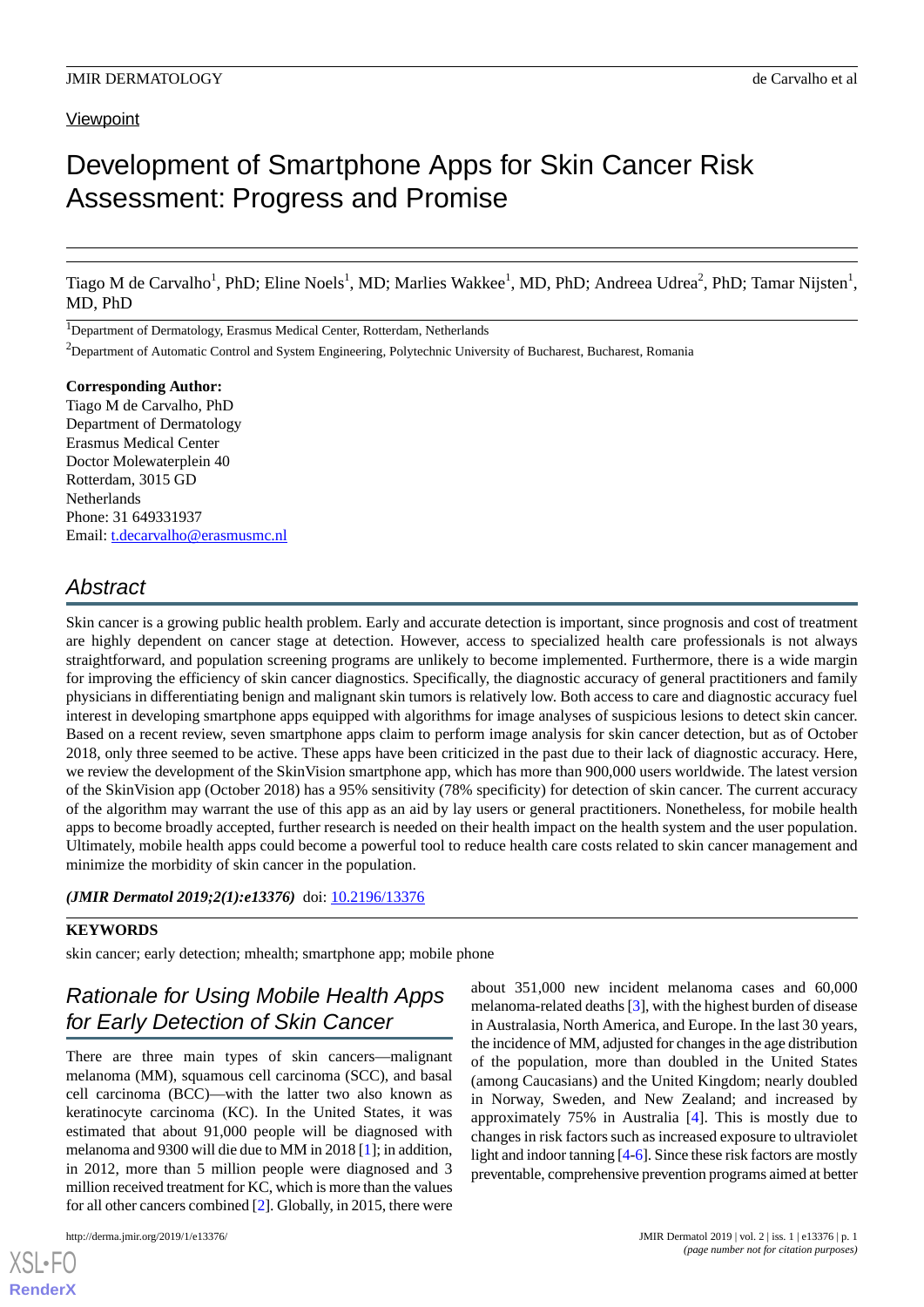sun protection behavior have been implemented in several countries, such as SunSmart in Australia [[7\]](#page-8-5).

Although several organizations have issued recommendations on how often to check skin lesions for individuals at higher risk (eg, Fitzpatrick scale I-III, a family history of melanoma, a history of sun-damaged skin, and multiple atypical nevi), ranging from every 3 months to every year [[8](#page-9-0)], most countries do not have an organized early detection program for skin cancer. The US Preventive Services Task Force has issued an I-recommendation for skin cancer screening [[9\]](#page-9-1), indicating that there is insufficient evidence to evaluate the harms and benefits of skin cancer screening. Currently, there are only two major skin screening programs: (1) In the United States, the American Academy of Dermatology, which started in 1985, includes screening and skin cancer awareness education [[10\]](#page-9-2) and (2) in Germany, a national screening program was started in 2008 [[11\]](#page-9-3); the program in Germany does not seem to be effective in reducing skin cancer–related mortality and morbidity [\[12](#page-9-4)].

In practice, it is difficult to provide a high-quality skin checks, even for high-risk individuals. Waiting times and, in some areas, dermatologist shortages, out-of-pocket costs, and distance to the nearest dermatologist [[13\]](#page-9-5) may discourage people at risk from receiving dermatological care. For example, in the United States, a study found that availability of a dermatologist within the county is associated with a 35% decrease in melanoma mortality [\[14](#page-9-6)]. Another US estimate found that only a quarter of individuals at higher risk of skin cancer have ever received a total skin body examination [\[8\]](#page-9-0).

<span id="page-1-0"></span>In several countries, namely, in the United Kingdom and the Netherlands, skin checks are first carried out by a general practitioner (GP, also sometimes referred to as primary care provider), who may then choose to refer a patient to a dermatologist if there is a suspicion of skin cancer. However,

**Figure 1.** Workflow of the SkinVision app service. SVA: SkinVision app.

several studies suggest that the accuracy of GPs to detect skin cancer is relatively low [[15-](#page-9-7)[20\]](#page-9-8). The sensitivity of GPs without specific training to detect skin cancer was estimated to be below 60% in British and Dutch studies [[15](#page-9-7)[,16](#page-9-9)]. One US study found that only 35% of patients had a correct diagnosis [[17\]](#page-9-10). Altogether, this may result in a delay in diagnosis or missing the cancer in its earlier stages when patient survival is more favorable and treatment is less costly. Furthermore, many GP consultations and subsequent referrals to a specialist to examine the skin for cancer result in a benign diagnosis. A Dutch study found that 69% of GP consultations related to suspicious skin lesions result in a benign diagnosis [\[19\]](#page-9-11), and two separate studies in the Netherlands estimated that a large proportion (40%) of referral cases to the dermatologist due to suspicion of skin cancer turned out to be benign cases [[19,](#page-9-11)[20](#page-9-8)]. Two studies (in the United States and Germany) including more than 70 dermatologists found that dermatologists'disease classification decisions have a specificity of 60%-80% [\[21](#page-9-12),[22\]](#page-9-13), which may result in unnecessary biopsies/excisions.

Early detection and surveillance of skin cancer could be more efficient with mobile health (mHealth) apps, which are easily accessible due to the ubiquity of smartphone usage. One example of a smartphone app for self-assessment of skin lesions for skin cancer is the SkinVision app (SVA), developed by SkinVision, BV, The Netherlands). In the next section, we review the development of SkinVision app over time.

## *Development of a Smartphone App for Skin Cancer Detection*

SkinVision is a smartphone app built as a digital dermatology service for self-monitoring skin lesions. It was launched in 2011 and as of October 2018, it was on its fifth major version. The workflow of the app is given in [Figure 1](#page-1-0).

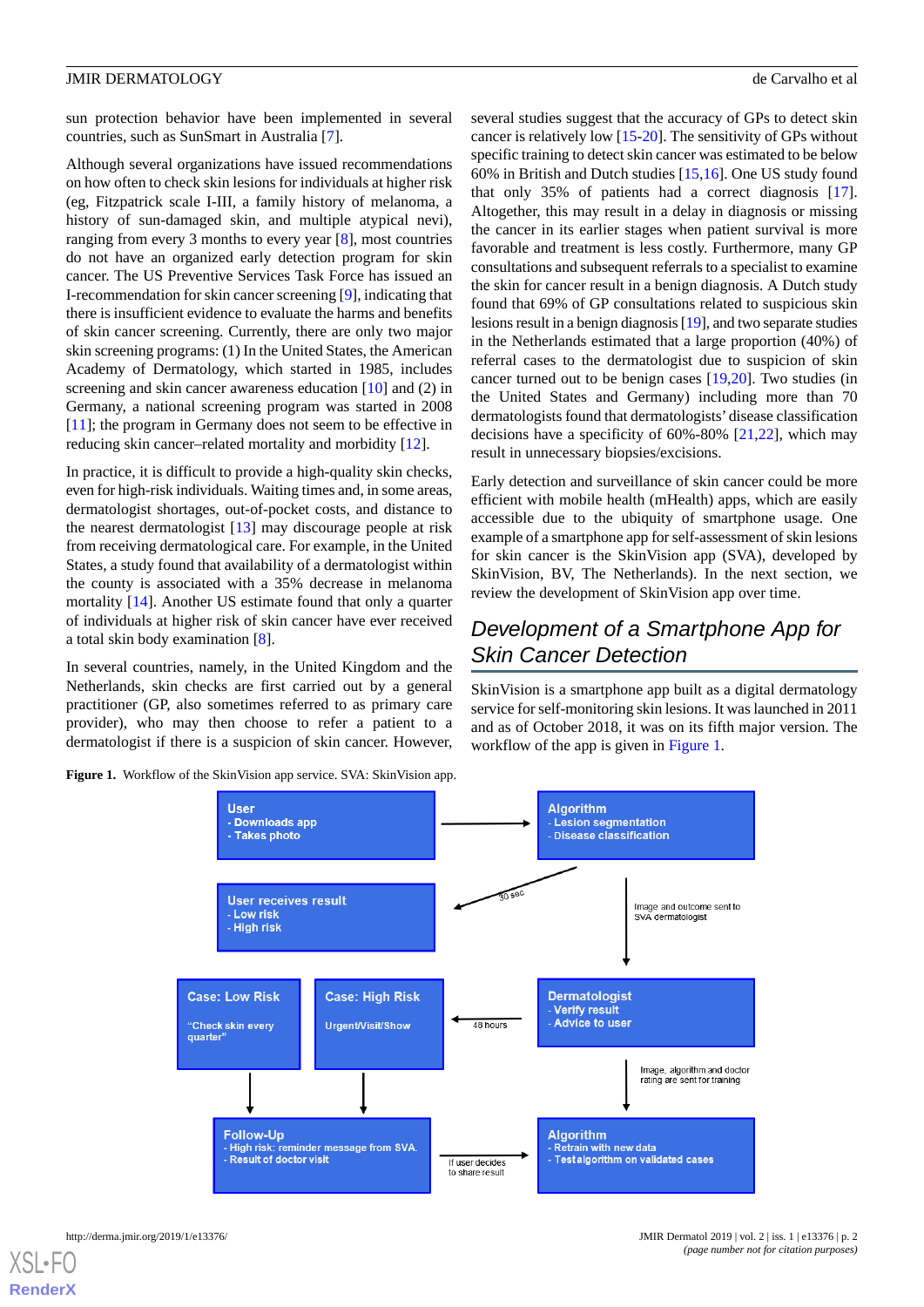A user can self-assess the risk of a skin lesion for skin cancer by taking a photo with his/her smartphone, which is processed by an algorithm. The outcome of the procedure is a binary risk rating, which can be low or high. This smartphone app does not provide a diagnosis (eg, "you have melanoma"). For high-risk cases, the user receives advice from the costumer care team based on the image assessment of an in-house dermatologist.

## *Development of the SkinVision App Service*

The history of the SkinVision app service is shown in [Table 1](#page-2-0). It went through several upgrades throughout its history, modifying the camera, the algorithm and its evaluation, type of lesions analyzed, and communication of the algorithm result to its user. One of the major initial challenges was related to image acquisition. In the beginning, there was no filter on the images sent for analyses, which meant that a significant proportion of the pictures taken by users was of insufficient quality to be analyzed by the disease classification algorithm or did not even contain a lesion to be analyzed. Since version 3 of the SkinVision app (2014), a special camera module [\[23](#page-9-14)] has been embedded, which only lets the camera take a photo after certain minimal quality conditions are met. Compared to unfiltered images taken with a standard smartphone camera, the camera module reduces the number of blurry photos by about 52% on an average (determined using 2018 data). Altogether, improvements in the camera module (namely, image quality checks) and the algorithm pipeline led to a reduction in the

number of assessments that failed to produce a risk rating, from 26% in 2016 to 2% in 2018 on an average.

An overview of studies on the diagnostic accuracy of the SkinVision app is shown in [Table 2](#page-3-0). Diagnostic accuracy is evaluated based on two measures: sensitivity (proportion of lesions correctly classified as high risk) and specificity (the proportion of lesions correctly rated as benign). The first algorithm for skin lesion assessment was a rule-based fractal algorithm [\[24](#page-9-15)]. Initially, it was focused on pigmented skin lesions and only able to analyze whether MM was present in the lesion, and it was tested based on clinical review of images. The Munich University Hospital study was the first peer-reviewed publication where the SkinVision app algorithm was evaluated against histopathology [\[24](#page-9-15)], and thereafter, the algorithm achieved 73% sensitivity (83% specificity). During the Catharina Hospital Eindhoven study [\[25](#page-9-16)], the algorithm was recalibrated to analyze pigmented and nonpigmented lesions. Currently, it can detect several types of skin cancer (MM, SCC, and BCC) and skin conditions that can lead to skin cancer, namely, actinic keratosis and Bowen disease. It achieved 80% sensitivity (78% specificity) after inclusion of user clinical information. Although in the Eindhoven study, only 233 lesions were used for calibration, in 2018, the SkinVision app assembled a training dataset of more than 130,000 images that were risk classified by a dermatologist from the app's user database. This led to replacement of the rule-based classification algorithm by a machine learning approach (A Udrea et al, PhD, unpublished material, 2019).

<span id="page-2-0"></span>**Table 1.** Development of the SkinVision smartphone app.

| Version | Launch date       | Algorithm                                                                                                | Camera                                                            | Type of skin lesion                          | Type of skin cancer<br>detected                                                                                | Testing                                                                                   |
|---------|-------------------|----------------------------------------------------------------------------------------------------------|-------------------------------------------------------------------|----------------------------------------------|----------------------------------------------------------------------------------------------------------------|-------------------------------------------------------------------------------------------|
| 1       | May 2011          | Rule-based fractal al-<br>gorithm version 1                                                              | Standard smartphone<br>camera                                     | Pigmented skin lesion<br>only                | Malignant melanoma                                                                                             | Preclinical testing using<br>600 images against the<br>opinion of two dermatol-<br>ogists |
| 2       | December<br>2012  | Rule-based fractal al-<br>gorithm version 2                                                              | Standard smartphone<br>camera, exclusion cri-<br>teria introduced | Pigmented skin lesion<br>only                | Malignant melanoma                                                                                             | Preclinical testing using<br>600 images against the<br>opinion of two dermatol-<br>ogists |
| 3       | September<br>2014 | Rule-based fractal al-<br>gorithm version 2                                                              | Camera module: exclu-<br>sion criteria automat-<br>ed             | Pigmented skin lesion<br>only                | Malignant melanoma                                                                                             | Clinical study, Munich<br>University Hospital                                             |
| 4       | July 2016         | Rule-based fractal al-<br>gorithm version 3, all<br>outcomes checked by<br>dermatologists (Sept<br>2016) | Camera module ver-<br>sion 1                                      | Pigmented and nonpig-<br>mented skin lesions | Malignant melanoma,<br>squamous cell carcino-<br>ma, basal cell carcino-<br>ma, some premalig-<br>nant lesions | Clinical study, Catharina<br>Hospital Eindhoven<br>(more types of skin can-<br>cer)       |
| 5       | January<br>2018   | Machine learning algo-<br>rithm for image pro-<br>cessing and classifica-<br>tion                        | Camera module major<br>version $2^a$                              | Pigmented and nonpig-<br>mented skin lesions | Malignant melanoma,<br>squamous cell carcino-<br>ma, basal cell carcino-<br>ma, some premalig-<br>nant lesions | Data from previous clini-<br>cal studies and user<br>database with new algo-<br>rithm     |

<sup>a</sup>New features include a dynamic grey threshold to differentiate between normal skin and lesion and a feature that prevents taking pictures without uniform luminosity.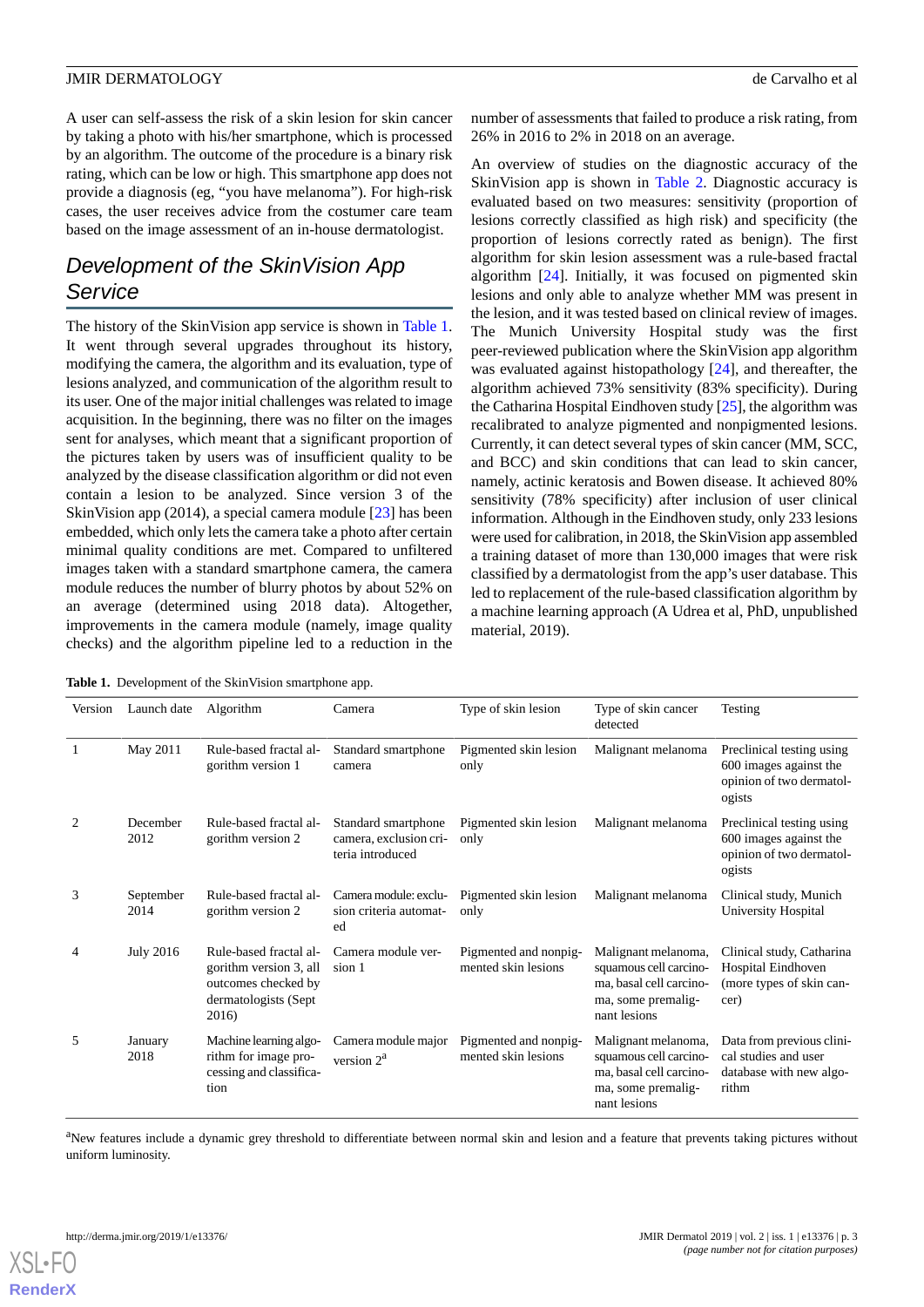<span id="page-3-0"></span>

|  | Table 2. Studies on the accuracy of the SkinVision app's risk assessment. All studies presented here were sponsored by the SkinVision app. |  |  |  |
|--|--------------------------------------------------------------------------------------------------------------------------------------------|--|--|--|
|--|--------------------------------------------------------------------------------------------------------------------------------------------|--|--|--|

| Study                       | Data                                                    | Algorithm                                   | Test set                                                                                                                 | Sensitivity (%) | Specificity $(\% )$ | Remarks                                                                                          |
|-----------------------------|---------------------------------------------------------|---------------------------------------------|--------------------------------------------------------------------------------------------------------------------------|-----------------|---------------------|--------------------------------------------------------------------------------------------------|
| Maier et al.<br>$2014$ [24] | University Hospital<br>Munich                           | Rule-based fractal al-<br>gorithm version 2 | 26 lesions with<br>melanoma                                                                                              | 73              | 83                  | Algorithm tested only<br>on malignant melanoma                                                   |
| Thissen et al.<br>2017 [25] | Catharina Hospital<br>Eindhoven                         | Rule-based fractal al-<br>gorithm version 3 | 108 lesions including<br>several types of skin<br>cancer                                                                 | 80 <sup>a</sup> | 78 <sup>a</sup>     | Algorithm tested mostly<br>on keratinocyte carcino-<br>ma (Munich data also<br>used for testing) |
| Udrea et al.<br>$2019^{b}$  | Clinical studies and<br>SkinVision app user<br>database | Machine learn-<br>ing-based algorithm       | 285 lesions with skin<br>cancer, from clinical<br>studies and a user<br>database with<br>histopathology infor-<br>mation | 95              | 78                  | All types of skin cancer                                                                         |

<sup>a</sup>After incorporating answers into a questionnaire about the skin lesion.

<sup>b</sup>Manuscript under peer review (June 2019). For more details on these results, see [Multimedia Appendix 1.](#page-8-6)

## *SkinVision App Service in 2018*

#### **Camera**

Before downloading the app, the smartphone should be equipped with a camera capable of producing a video stream with sufficiently high resolution. Although the app uses a regular smartphone camera, the camera module embedded in the app automatically places some restrictions to ensure minimal quality requirements of the images are met: The image needs to be focused, the lesion should be present and contained in the image, and there should be no hair or shadows covering the lesion. The module also prevents the camera from taking images that cannot be assessed by the algorithm (eg, lesions under a nail or near clothing in a skin fold).

#### **Algorithm for Lesion Assessment**

There are several steps to analyze the lesion. The first task of the algorithm is to identify and separate the lesion from normal skin. This is done using a machine learning technique called conditional Generative Adversarial Neural Network [[26\]](#page-9-17) (A Udrea et al, PhD, unpublished material, 2019). After the lesion is segmented, all "noise" (eg, hair surrounding the lesion) is removed in the image by applying an inpainting procedure [[27\]](#page-9-18). The third step is to extract the features from the lesion that are used in the disease classification algorithm. These features include 24 shape, color, and texture attributes that characterize the lesion. A Support Vector Machines (SVM) classifier is used to provide a risk rating, which can be high or low. The SVM model is obtained by maximizing sensitivity to detect cancer subject to a constraint of a minimal specificity value (eg, 80%). The optimization is performed using a Particle Swarm Optimization algorithm [[28\]](#page-9-19). The classification algorithm is regularly updated and retrained with new data. This is necessary to maintain robustness to variation due to imaging, newer devices, and the user population adopting the app.

#### **Training and Testing**

For training of the algorithm, we used images obtained from the user database (more than 130,000 pictures from 30,000 users), which received either a low- or high-risk tag during quality control of the algorithm by a dermatologist affiliated with SkinVision. A selection of cases clinically validated as low risk were randomly selected from the user database, while all cases rated as high risk or with a histopathological report were used, since there were considerably fewer of them. For testing the sensitivity, we used 285 skin lesions derived from both previous clinical studies (Munich and Catharina Hospital, 195 skin lesions, containing most common forms of skin cancer) and the user database (90 cases of melanoma that received histopathological confirmation from users). Furthermore, to test the specificity, we used 6000 randomly selected cases from the user database (June to August 2018), which were tagged as benign by SkinVision-affiliated dermatologists and were not used in training. An overview of these datasets together with the participant flowcharts are shown in [Multimedia Appendix](#page-8-6) [1.](#page-8-6)

#### **Performance Evaluation**

The gold standard (main comparator) to evaluate algorithm sensitivity is comparison against histopathologically validated cancers. The second comparator is the performance of the algorithm against the image assessment of the dermatologist (which is comparable to a teledermatology consult). In order to calculate the specificity, we use images of lesions that were classified by dermatologists as benign cases, since these are not usually biopsied, and therefore, there is no histopathology report. Sensitivity has improved from 73% in the first peer-reviewed study, where only MM was detectable, to 95% in the current version of the algorithm (78% specificity), where the SkinVision app can detect all forms of skin cancer ([Table 2](#page-3-0) and [Multimedia](#page-8-6) [Appendix 1\)](#page-8-6).

#### **Postassessment Follow-Up**

Since 2016, images processed by the algorithm are reviewed by at least one affiliated dermatologist. To help users with the interpretation of high-risk cases, a senior dermatologist adds advice depending on the probable severity of the disease. The advice can contain the labels "Show," "Visit," or "Urgent." "Show" indicates that the lesion should be shown at the next planned doctor appointment, "Visit" indicates that the appointment should be made soon, and "Urgent" advises the user to show the lesion to a doctor as soon as possible. Users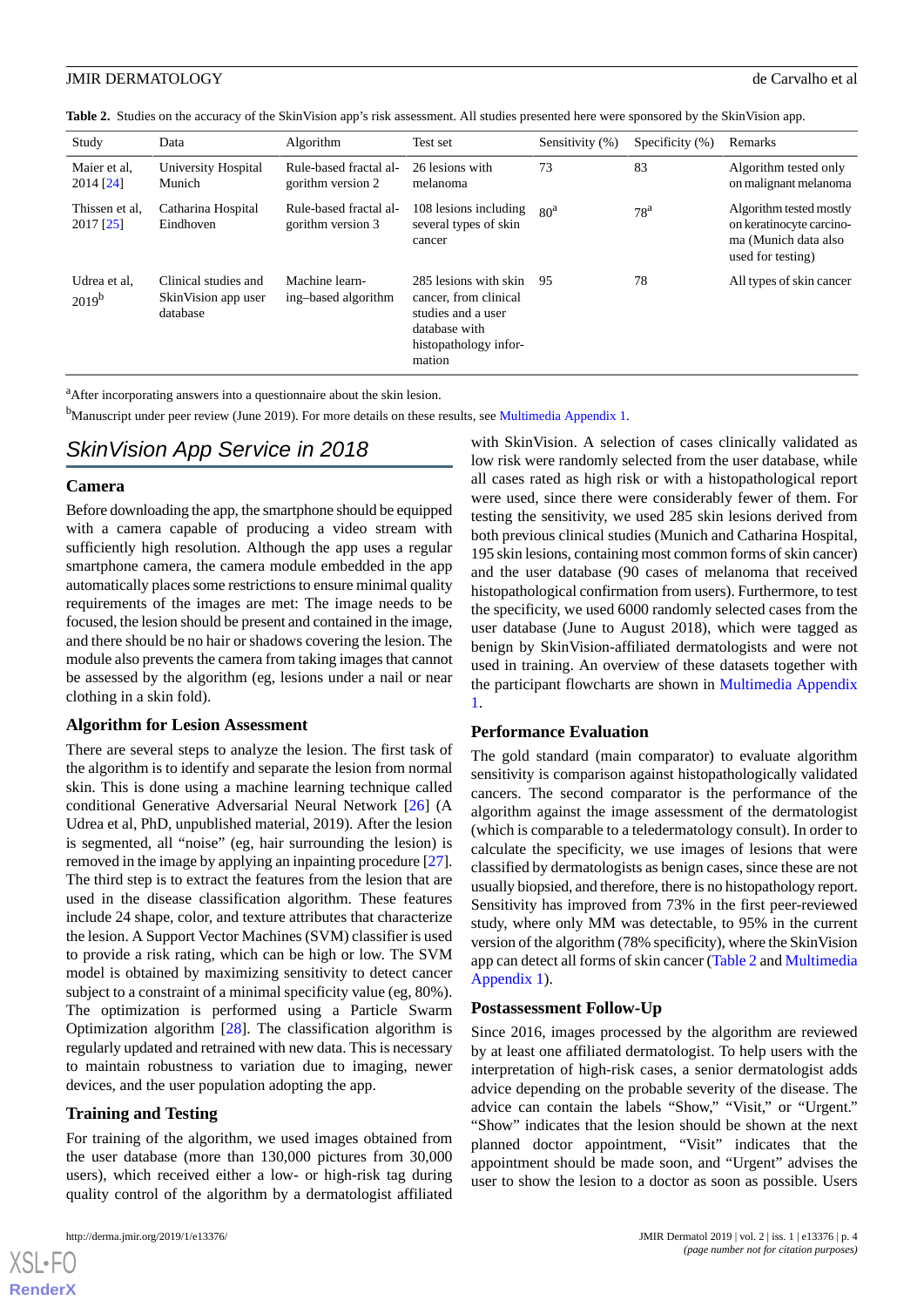with a low-risk rating only receive a reminder to check their skin regularly.

Assessments with a high-risk rating given by the dermatologist are followed up by the customer support department of the SkinVision app. If the user does not respond, he/she may receive additional messages encouraging a visit to the doctor, depending on the perceived severity of the disease. Some users share their diagnosis of skin cancer with the SkinVision app (n=3806, [Multimedia Appendix 1\)](#page-8-6). Of these, a small proportion (338/3806, 8.8%) share the histopathology report. At the end of September 2018, about 338 users had shared histopathological reports, of which 58% (178/338) were of MM diagnosis. The histopathologically validated cases are used for training and testing the algorithm.

#### **Smartphone App Users**

In [Table 3](#page-4-0), we show self-reported demographic data on SkinVision app users. As of September 2018, the SkinVision app has performed more than 1.8 million assessments. Some of these users shared their demographic data with the SkinVision app: 56% (355,491/635,807) shared their age group and 28.5% (181,706/635,807) shared their gender. Although skin cancer is more prevalent in older age groups, only 7% of the people were older than 60 years of age (19,358/355,491) in the user database and about 31% (110,529/355,491) were younger than 30 years of age. More than 60% of the users were female (118,182/181,706). A majority of the users come from the following countries: The Netherlands (n=111,063, 17.4%), United Kingdom (n=109,178, 17.2%), Australia (n=109,126, 17.2%), New Zealand (n=70,244, 11%), and Belgium (n=21,328, 3.3%).

<span id="page-4-0"></span>**Table 3.** Self-reported demographic characteristics of the SkinVision app users. The data are from the SkinVision app proprietary user database, accessed in September 2018. Numbers are based on users, who made a picture that was evaluated by the algorithm, and filled the online questionnaire.

| Characteristic                           | Users                |
|------------------------------------------|----------------------|
| Number of registered users               | 931,789              |
| Total number of users with an assessment | 635,807 <sup>a</sup> |
| Gender <sup>b</sup> , n $(\frac{6}{6})$  |                      |
| Male                                     | 62,914 (9.9)         |
| Female                                   | 118,182 (18.6)       |
| Missing                                  | 454,731 (71.5)       |
| Age group <sup>b</sup> (years), $n$ (%)  |                      |
| $<30$                                    | 110,529 (17.4)       |
| 30-39                                    | 98,327 (15.5)        |
| 40-49                                    | 74,928 (11.8)        |
| 50-59                                    | 46,840 (7.4)         |
| 60-69                                    | 19,358 (3.0)         |
| ${>}70$                                  | 5509 (0.9)           |
| Missing                                  | 280,316 (44.0)       |
| Country, n (%)                           |                      |
| The Netherlands                          | 111,063 (17.4)       |
| Australia                                | 109,178 (17.2)       |
| <b>United Kingdom</b>                    | 109,126 (17.2)       |
| New Zealand                              | 70,244 (11.0)        |
| Belgium                                  | 21,128(3.3)          |
| Others                                   | 215,355 (33.9)       |

<sup>a</sup>Some users may be health care providers taking pictures of multiple patients, so this is likely an underestimate. <sup>b</sup>For the gender and age categories, about 75% and 44%, respectively, did not fill any data.

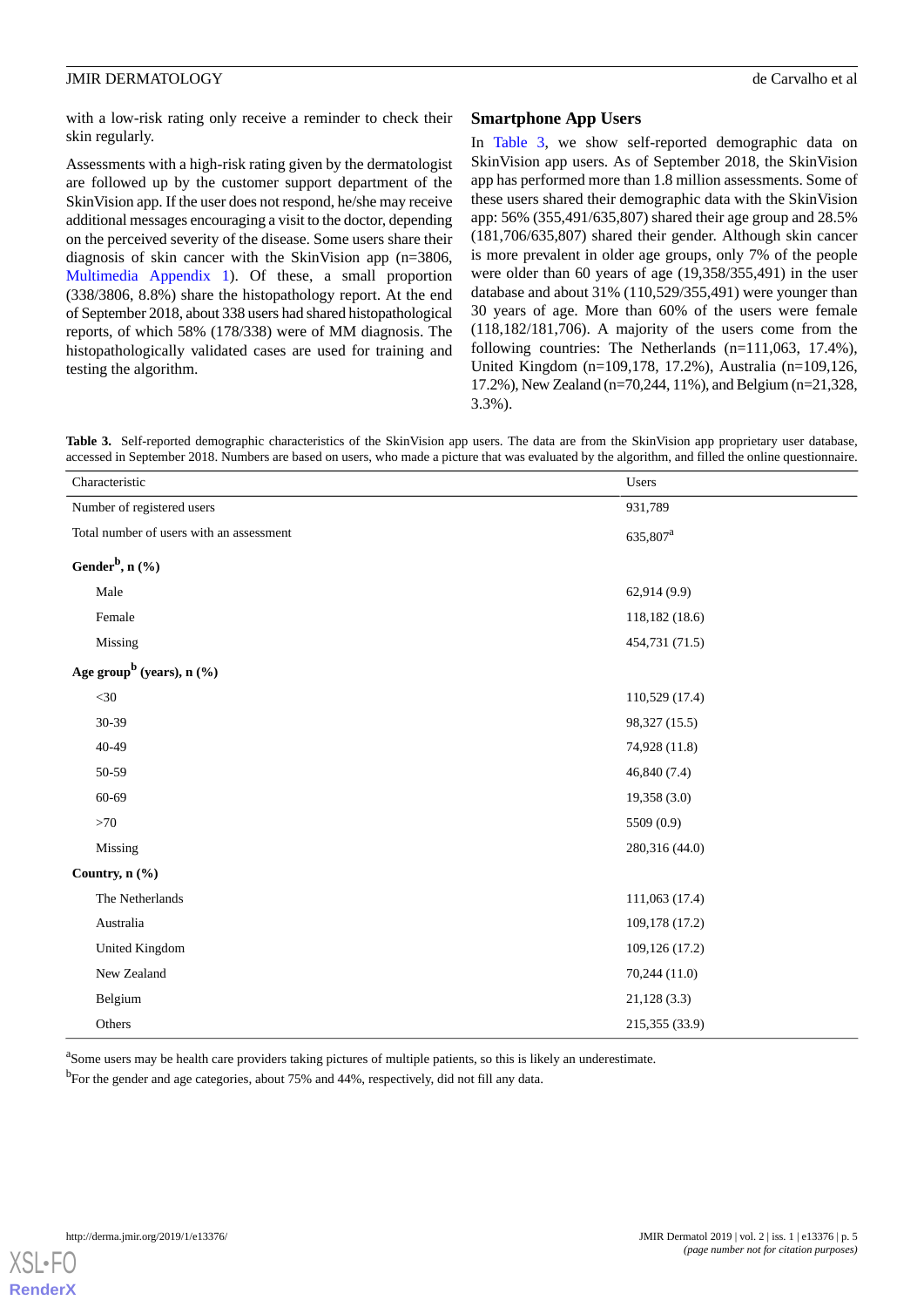## *State of the Field*

#### **Available Mobile Health Apps for Skin Cancer Detection**

A recent review [[29\]](#page-10-0) found that there are 43 smartphone apps developed for skin cancer detection, monitoring, and education. Of these, nine smartphone apps use an algorithm for image analysis [[29\]](#page-10-0). We verified the current status of these smartphone apps in December 2018 with Google search and PubMed and in app stores. The results are presented in [Table 4.](#page-5-0) We confirm that seven apps claim to use an algorithm for image analysis. Of these, four do not seem to be active as of October 2018. Compared to a previous review conducted in July 2014 [[30\]](#page-10-1), there are now less apps available for risk assessment of skin lesions through image analysis (three instead of four).

<span id="page-5-0"></span>**Table 4.** List of smartphone apps that claim to perform skin lesion image analyses to detect skin cancer, based on a systematic review [\[29\]](#page-10-0).<sup>a</sup>

| Commercial name          | Algorithm <sup>b</sup>                                                                              | Evidence on PubMed                                                                           | <b>Status</b>                                            | Source <sup>c</sup>                                              |
|--------------------------|-----------------------------------------------------------------------------------------------------|----------------------------------------------------------------------------------------------|----------------------------------------------------------|------------------------------------------------------------------|
| DermaCompare             | Machine learning                                                                                    | Not found                                                                                    | Removed from app store, last<br>update on January 2017   | $\lceil 31 \rceil$                                               |
| Lubax                    | Content-based image retrieval,<br>k-nearest neighbor                                                | Yes, one supported peer-re-<br>viewed publication <sup>d</sup>                               | Removed from app store, last<br>update on February 2015  | [32, 33]                                                         |
| MSkinDoctor <sup>e</sup> | Grab cut algorithm (segmenta-<br>tion) and $SVMf$ (classification)                                  | Not found; there is a conference<br>abstract only                                            | Removed from app store, up-<br>date on February 2016     | $\lceil 34 \rceil$                                               |
| MySkinMap                | Machine learning                                                                                    | Not found                                                                                    | Removed from app store, last<br>update on September 2016 | $\left[35\right]$                                                |
| SkinScan                 | Image processing techniques,<br><b>ABCDE</b> rule                                                   | Unclear <sup>g</sup>                                                                         | Available                                                | $\left[36\right]$                                                |
| <b>SkinVision</b>        | Conditional generative adversar-<br>ial neural network (segmenta-<br>tion) and SVM (classification) | Yes, two supported peer-re-<br>viewed publications, evaluated<br>in independent publications | Available                                                | [23-25,37], A Udrea et<br>al, PhD, unpublished<br>material, 2019 |
| SpotMole                 | Image processing techniques,<br>ABCDE rule                                                          | Yes, evaluated in independent<br>publications                                                | Available <sup>h</sup>                                   | [38]                                                             |

<sup>a</sup>After verifying the websites of every app (if available), it seems that two of the apps mentioned in the Ngoo et al study [[29](#page-10-0)] with commercial names—Myskinpal and Skin Prevention - Photo Body—do not claim to perform automated image analysis for risk assessment. They only store images of moles to track changes.

<sup>b</sup>If available, the information is retrieved from scientific publications; otherwise, it is collected from the company's own website or app store description.  $c$ Accessed on Dec 12, 2018.

 $d$ Results obtained in this publication [[32](#page-10-3)] only for melanomas and large lesions.

<sup>e</sup>There is another app available with the same name; however, that one does not perform image analyses.

f SVM: support vector machines.

 ${}^{g}$ There is an associated reference to an app of the same name from 2011; however, this does not appear to be the same app.

<sup>h</sup>This smartphone app has a website (spotmole.com); however, it was offline at the last time of access (Dec 12, 2018). It is unclear if this project is still alive, given the fact that the last update was in March 2016 and that it seems this app is being developed by a single individual.

#### **Comparison of the SkinVision App With Other Apps**

Currently, there seem to be three apps available for detection of skin cancer, including SkinVision app, SpotMole, and skinScan. All three allow the user to take a picture with the smartphone camera. The SkinVision app algorithm is based on machine learning techniques, while SpotMole and skinScan use algorithms inspired by the ABCDE rule [\[39](#page-10-10)]. The SkinVision app involves quality control by a dermatologist; however, the other apps do not seem to offer any further follow-up or advice to users.

[Tables 2](#page-3-0) and [5](#page-6-0) show the diagnostic accuracy results from recent publications. We found five peer-reviewed studies and one submitted study about two available mHealth apps and two mHealth apps that do not exist anymore. Of the three currently available apps, no diagnostic accuracy or other studies were found for skinScan. The other two smartphone apps were evaluated in at least one study [[40\]](#page-10-11), and only one app (ie,

 $XS$  $\cdot$ FC **[RenderX](http://www.renderx.com/)** SkinVision app) [\[24](#page-9-15),[25](#page-9-16)] has published evidence to show whether their proprietary algorithm is accurate.

mHealth apps for skin cancer assessment (including SkinVision app) have been criticized in past studies [\[40](#page-10-11),[41\]](#page-10-12), because their accuracy was found to be significantly lower than that of a dermatologist. In [Tables 2](#page-3-0) and [5,](#page-6-0) only three studies showed a diagnostic accuracy close to that of a dermatologist, and one of these studies [[32\]](#page-10-3) only showed a high accuracy for large melanoma lesions. Although some of these studies are recent, these findings are possibly already outdated, as this is a rapidly evolving field. These results could also be explained by the limited sample size, including too few skin cancer cases and selected samples, which may be inadequate to calculate sensitivity or specificity or, in the case of SkinVision app, nonutilization of the full service with the dermatologists' advice.

Overall, the amount of evidence on the diagnostic accuracy of smartphone apps is still scarce, as there are few mHealth apps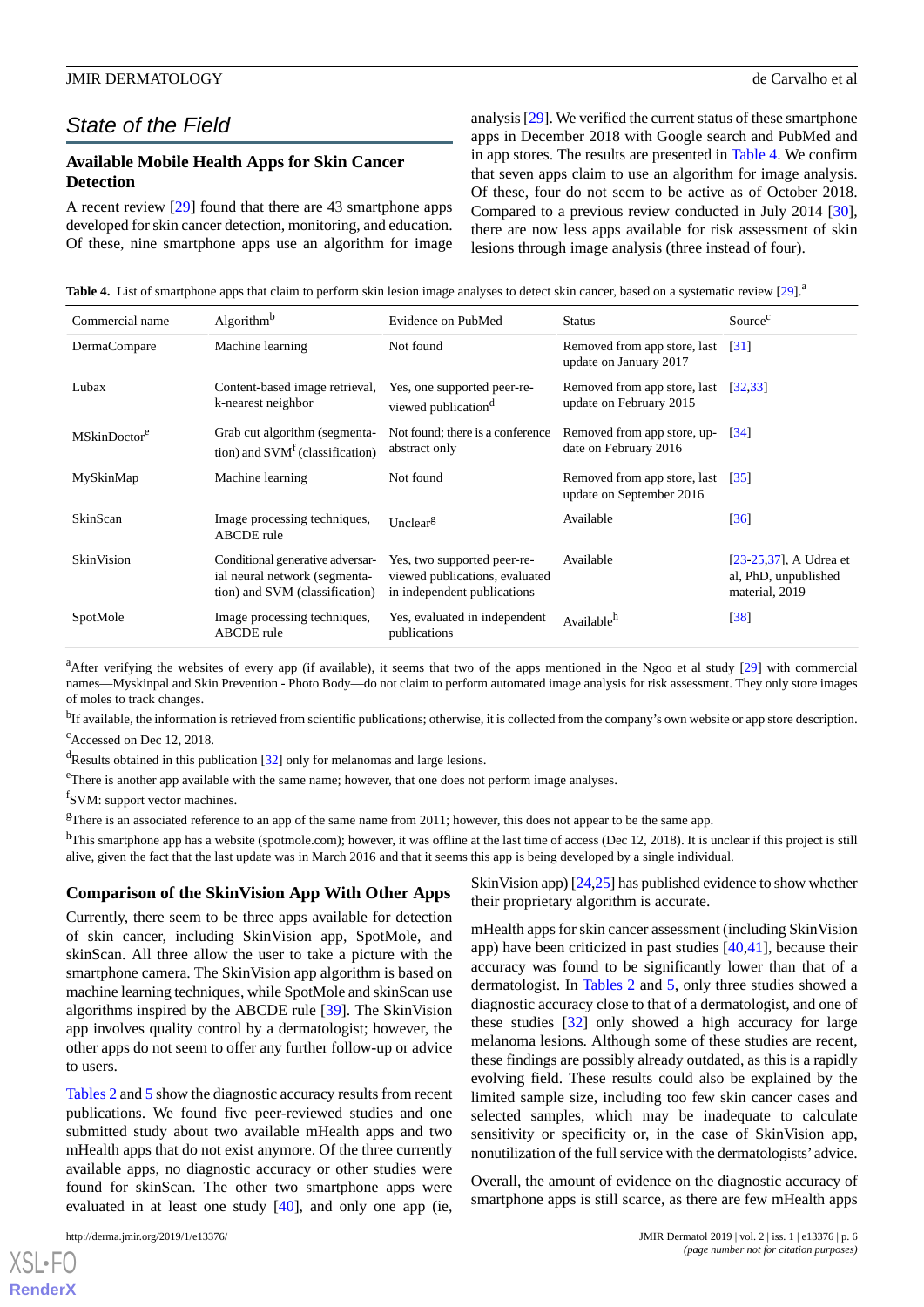providing this service. It is also difficult to make an accurate comparison between different apps, since the rate of service or algorithm change is faster than the process of peer-review publication. It could also be the case that some developers may choose to publish their results in sources that are not referenced in PubMed, namely, ArXiv. An illustrative example of these

difficulties is a Cochrane review [\[42](#page-10-13)] published in December 2018 on the diagnostic accuracy of smartphone apps, which only found two studies but only included articles published before August 2016, making it possibly obsolete at the time of publication. For these reasons, one should be cautious when interpreting the available literature.

<span id="page-6-0"></span>

| App, study, year                                               | Location for data<br>collection                            | Algorithm                                 | <b>Test Set</b>                                                                  | Sensitivity (95%)<br>CI                              | Specificity (95%)<br>CI)                            | Remarks                                                                       |
|----------------------------------------------------------------|------------------------------------------------------------|-------------------------------------------|----------------------------------------------------------------------------------|------------------------------------------------------|-----------------------------------------------------|-------------------------------------------------------------------------------|
| SkinVision app,<br>Ngoo et al, 2018<br>[40]                    | Princess Alexandra<br>Hospital, Brisbane                   | Rule-based fractal<br>algorithm version 2 | 1 malignant<br>melanoma, 41 clini-<br>cally suspicious le-<br>sions <sup>a</sup> | iOS: $57\%$ (41-<br>73), Android:<br>72% $(58-87)^b$ | iOS: $50\%$ (22-<br>78), Android:<br>27% $(1-56)^b$ | Only 1 malignant<br>melanoma was<br>found                                     |
| SpotMole, Ngoo et<br>al, $2018$ [40]                           | Princess Alexandra<br>Hospital, Brisbane                   | Algorithm based on<br>the ABCDE rule      | 1 malignant<br>melanoma, 41 clini-<br>cally suspicious le-<br>sions <sup>a</sup> | 43% (28-58)                                          | 80% (60-100)                                        | Only 1 malignant<br>melanoma was<br>found                                     |
| Dr Mole, Ngoo et<br>al, 2018 [40]                              | Princess Alexandra<br>Hospital, Brisbane                   | Algorithm based on<br>the ABCDE rule      | 1 malignant<br>melanoma, 41 clini-<br>cally suspicious le-<br>sions <sup>a</sup> | 21% (9-34)                                           | 100% (100-100)                                      | Only 1 malignant<br>melanoma was<br>found                                     |
| Lubax, Cheng et<br>al, 2015 [32]                               | DermNetNZ, New<br>Zealand, and Los<br>Angeles <sup>c</sup> | Content-based im-<br>age retrieval        | 208 lesions with<br>melanoma <sup>d</sup>                                        | 90% (86-94)                                          | 92% (85-95)                                         | Algorithm tested on-<br>ly on malignant<br>melanoma (large le-<br>sions only) |
| Not reported, Do-<br>rairaj et al, 2017<br>$[41]$ <sup>e</sup> | Galway University<br>Hospital                              | Not reported                              | 9 malignant<br>melanomas                                                         | 80% (52-96)                                          | $9\%$ (0-41)                                        | Algorithm tested on-<br>ly on malignant<br>melanoma                           |

<sup>a</sup>All lesions had a benign final histopathology diagnosis with the exception of one melanoma in situ.

<sup>b</sup>Ngoo et al 2017 [[40](#page-10-11)] reported the results per type of operating system: iOS/Android.

 $c$ DermNetZN is a publicly accessible skin lesion image database from New Zealand containing about 20,000 images. Images collected within the Los Angeles county were collected by the app company. No reference to a clinical site of the data collection was given in the publication.

<sup>d</sup>Algorithm was only tested on "large lesions" defined as melanomas with a diameter ≥10 mm.

<sup>e</sup>Despite the study being published in 2017, the study took place in 2012.

#### **Improving the Diagnostic Accuracy of Mobile Health Apps**

A promising avenue to improve the diagnostic accuracy of mHealth apps is to train machine learning algorithms on large databases of skin cancer images. Several algorithms for skin cancer classification were recently developed based on clinical or dermoscopic images, with algorithm accuracy routinely on par with a dermatologist [[21,](#page-9-12)[22](#page-9-13),[43\]](#page-10-14). For mHealth apps, the task of skin lesion classification is more difficult, as the images are taken by the users themselves, with variability in angle, luminosity, and smartphone model. The SkinVision app showed that skin lesion classification based on smartphone images can also achieve high accuracy [\(Table 2](#page-3-0); A Udrea et al, PhD, unpublished material, 2019).

## *Alternatives to Mobile Health Apps*

Early detection of skin cancer could be significantly improved by launching a population screening program, but this is unlikely to become common due to the high costs and lack of evidence on harms and benefits [\[9,](#page-9-1)[44\]](#page-10-15). As the main risk factors for skin

cancer like indoor tanning or ultraviolet exposure are, in large part, preventable [\[45](#page-10-16)], primary prevention and awareness campaigns (eg, Melanoma Monday and SunSmart in Australia) could have a better cost-benefit ratio than early detection [[46\]](#page-10-17). These campaigns are a way for the general public to proactively adopt preventive behaviors and possibly learn how to recognize suspicious skin lesions [\[7](#page-8-5)]; they seemed to have resulted in better sun protection behavior [\[47](#page-10-18)]. On the other hand, this success can be reversed if these awareness efforts are not continuous [[47\]](#page-10-18) and they do not solve the shortages or difficulties in access to high-quality skin checks.

Training GPs or nurses with a special interest in recognizing skin cancer increases the capacity for early and accurate detection. However, compared to mHealth apps, it still requires face-to-face contact, and it is likely not enough to address all needs [\[13](#page-9-5),[48\]](#page-10-19). Store-and-forward teledermatology [[49\]](#page-10-20) allows users to take a photo and have it analyzed remotely by a dermatologist. This may solve some of the problems with access to care, but is solely based on a clinical assessment of a health care professional and is thus not automated. Smartphone apps with good performance are likely to be more efficient and could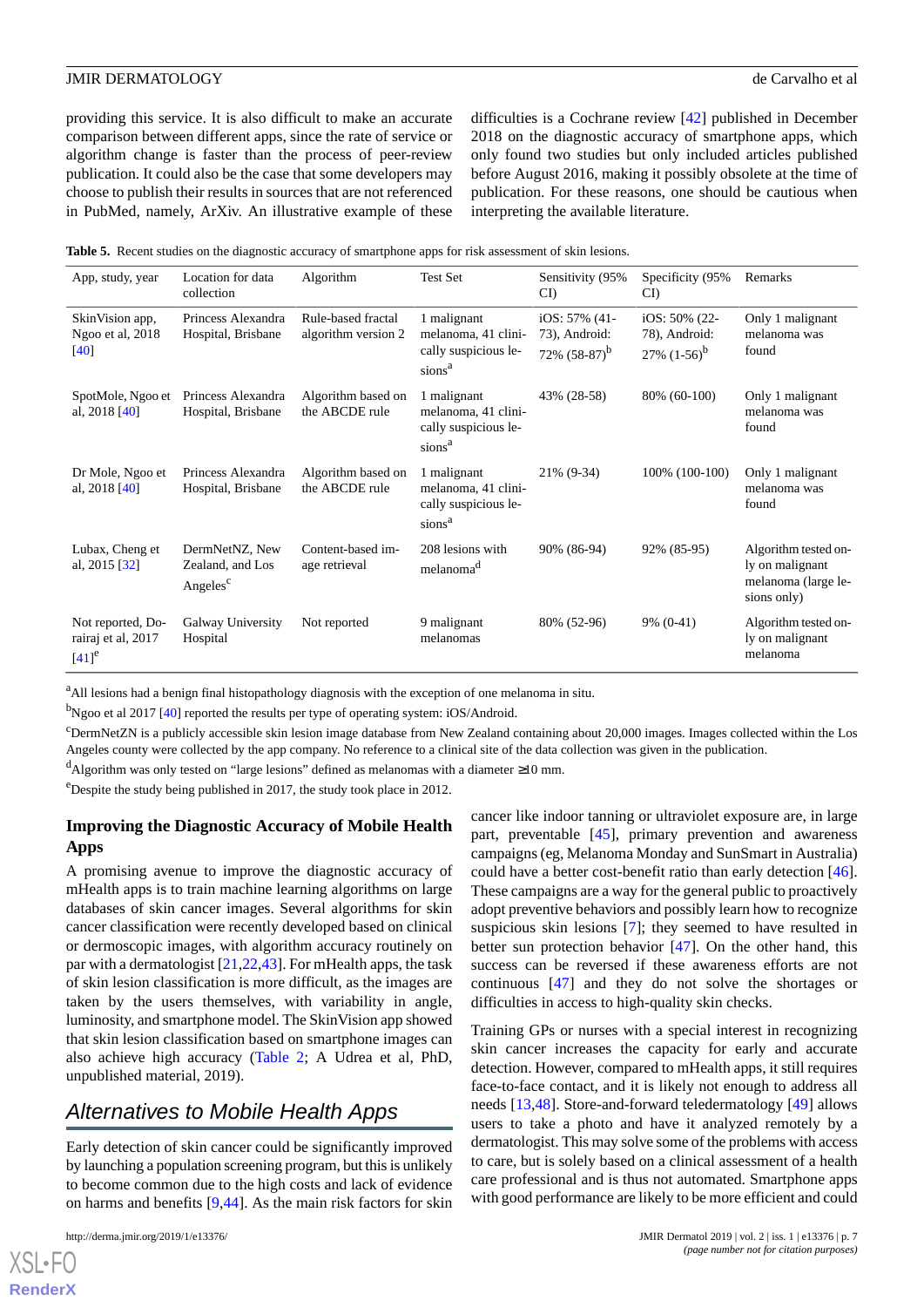lead to larger cost savings for the health system compared to the above mentioned alternatives.

## *Usability Risks of Smartphone Apps*

Smartphone apps pose some risks for the user, specifically, if the algorithm returns a negative result while the user has cancer, and detection and treatment of skin cancer are delayed. It is very challenging to study the rate of false-negatives due to a lack of histological verification. The user may also fail to assess all relevant skin lesions, in particular, if they are located in places that are hard to reach or that the user cannot see. Given that the specificity of SkinVision app is about 80%, there will be a few false-positive cases. This may cause unnecessary stress on users or unnecessary visits to the GP/dermatologist. Finally, the user may not follow the advice given in the smartphone app due to a lack of trust or unawareness.

## *Evaluating the Health Impact of Mobile Health Apps*

### **Impact of Mobile Health Apps on Health Care Costs**

A Dutch study based on national claims data observed an increase of about 67% in skin cancer–related costs between 2007 and 2017 (E. Noels, MD, unpublished data, 2019). This is due to higher costs of skin cancer treatments, for example, newly available expensive targeted immunotherapies for late-stage melanomas and, to a lesser extent, due to an increase in the skin cancer incidence. mHealth apps for self-assessment of skin lesions could limit this cost increase by (1) by detecting cancers early, which will reduce the average cost of treatment (ie, less advanced disease) and recovery and (2) reducing the need for doctor visits, since many primary care (GP)–related consultations either result in a benign diagnosis or in referrals to a specialist of cases that are later diagnosed as benign [\[19](#page-9-11)].

#### **Impact of Mobile Health Apps on Public Health**

Easy access to a high-quality assessment of skin lesions may lead to detection of skin cancers at an earlier stage, when their prognosis and treatment are more favorable. On the other hand, this could also cause overdiagnosis and overtreatment. Currently, evidence on the benefits and harms of skin cancer screening is insufficient [\[9](#page-9-1),[44\]](#page-10-15). To date, there are no randomized skin cancer screening trials, and it is unlikely that there will be new trials launched in the near future, since they would require a substantial number of patients and a long follow-up and it would be difficult and possibly unethical to guarantee that people in the control group would not access skin cancer detection methods. Consequently, it is difficult to determine whether early detection of skin cancer reduces skin cancer specific mortality. Another important target outcome could be the incidence of advanced melanoma. Therefore, indirect evidence on harms and benefits could be obtained by comparing the stage distribution of cancers detected early with a smartphone app from national registries.

#### **Implementation of Mobile Health Apps in the Health System**

The health impact of mHealth apps also depends on where it is implemented, that is, whether it is restricted to health care professionals such as GPs or dermatologists or accessible to the lay population. Offering apps directly to lay users could result in significantly greater efficiency gains for the health system; however, some regulatory bodies may prefer to restrict the usage to health care professionals to minimize usability risks. The regulatory framework is evolving quickly, with the National Institute for Health and Care Excellence in the United Kingdom suggesting a comprehensive approach to regulate mHealth technologies, taking into account not only the safety and efficacy of the app, which can be shown by carrying out a diagnostic accuracy study, but also whether it can plausibly improve current health care pathways, acceptability with users, and cost-effectiveness compared to usual care [\[50](#page-10-21)].

#### **Barriers to Access of Mobile Health Apps**

After implementation, the health impact of mHealth apps will also depend on the persistence of barriers to adoption among users (either lay persons or care providers). Zhao et al [\[51](#page-10-22)] described a technology acceptance model for mobile health [[51\]](#page-10-22). For lay users, age can play a role in the rate of adoption [[51\]](#page-10-22). Middle-aged and older users (the ones who are at a higher risk of skin cancer) may give more importance to the perceived amount of effort needed to learn how to use the smartphone app and the perceived personal risk for skin cancer. For clinicians, we believe the perceived ease of use also plays an important role, since clinicians have a limited amount of time. Other important factors may include perceived usefulness and efficacy of the smartphone apps, namely, whether clinicians believe in the quality of the app and whether they believe it provides the necessary information to make a clinical decision.

#### **Postmarket Surveillance of Mobile Health Apps**

A key point for mHealth apps for skin cancer detection consists of performing appropriate market surveillance activities in order to minimize usability risks, since data based on clinical studies in a controlled setting are likely not sufficient to control for differences in image-taking behavior or characteristics of the smartphone model. Algorithms used in mHealth apps should then be updated periodically, given the feedback from its users, whether they are lay users or clinicians. It is not easy to have complete follow-up from users, since due to privacy reasons, it is not straightforward for the smartphone apps to obtain access to the final clinical or histopathological diagnosis after the lesion is assessed by the algorithm.

## *Future Research*

Research is still needed to establish the societal value of mHealth apps. First, there remains a need for more high-quality studies on their diagnostic accuracy in different populations. Second, given that these smartphone apps are accurate enough to be used by laypersons and GPs, its health and cost effects are yet to be evaluated.

The impact on the health system in terms of cost reduction due to less skin lesion–related visits still needs to be tested, ideally

```
XSL•FORenderX
```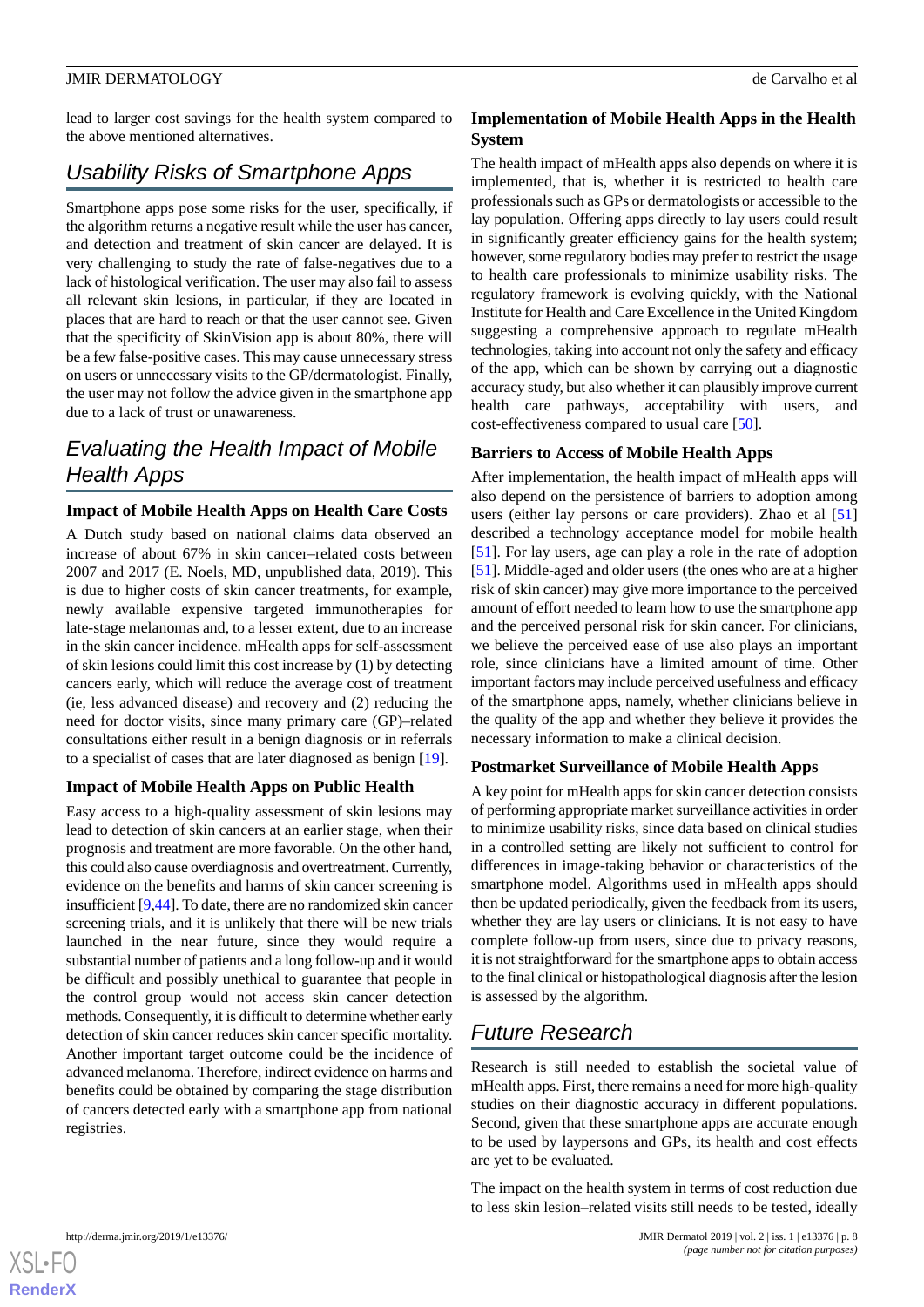with a randomized control trial (RCT) accompanied by a cost-effectiveness analysis. However, performing an RCT may prove difficult. To design a trial capable of detecting a difference in the number of doctor visits, the sample size needed to carry out such a study is in the thousands, as shown by the Dutch data from 2010 [\[52](#page-10-23)] suggesting that about 93 consultations for every 1000 patients are related to skin cancer. The main problem is that this type of RCT has a high risk of contamination in the control group (no smartphone app), since access to smartphone apps and their usage is relatively simple. An alternative solution could be to follow a quasi-experimental approach for the design of the study [[53\]](#page-10-24).

In the absence of large RCTs and long-term follow-up data, modelling could be used to estimate the harms and benefits of early detection of skin cancer. There are a few studies in the literature that modelled the incidence and mortality of skin cancer [\[54](#page-10-25)-[56\]](#page-11-0). The main drawback of these modelling studies is the difficulty in estimating tumor onset and progression. This could be addressed by forming a coalition of multiple modelling groups for skin cancer, like the Cancer Intervention and Surveillance Modelling Network (CISNET) group has done for other cancer sites [[57\]](#page-11-1).

# *Summary and Conclusions*

Given the difficulties in access to high-quality care for early detection of skin cancer, there is considerable interest in developing algorithms and apps for skin cancer lesion assessment. Although mHealth apps have been criticized in the past due to their poor accuracy, the SkinVision app has a high accuracy to evaluate the risk of skin lesions for skin cancer. This was achieved due to improvements in the processing of images taken with the smartphone camera and a large risk-labeled image database from users, which was used to train a machine learning algorithm.

However, there are still many open questions regarding the usage of mHealth apps. National health authorities need to decide where to position these apps in the health care system (lay population, GPs, or dermatologists). Health effects of early and more accurate detection are difficult to estimate. There is currently no high-quality evidence on the health and cost benefits and harms of early detection of skin cancer, namely, on the trade-off between doctor visits and lives saved/advanced cases avoided. The reduction of the skin cancer burden on the health system and in the population could be substantial, as earlier detection of skin cancer could result in a lower average cost of treatment and a reduction in the number of doctor visits. However, further studies are needed to confirm this.

### **Conflicts of Interest**

<span id="page-8-6"></span>AU is affiliated with SkinVision, MW is an occasional advisor for SkinVision, and TN has received an unrestricted research grant from SkinVision.

#### **Multimedia Appendix 1**

<span id="page-8-0"></span>Datasets used to train and test the SkinVision algorithm.

<span id="page-8-1"></span>[[PDF File \(Adobe PDF File\), 432KB-Multimedia Appendix 1](https://jmir.org/api/download?alt_name=derma_v2i1e13376_app1.pdf&filename=df9230faa689f1b11ae0e39c5b61ea88.pdf)]

#### **References**

- <span id="page-8-2"></span>1. Siegel R, Miller KD, Jemal A. Cancer statistics, 2018. CA Cancer J Clin 2018 Dec;68(1):7-30 [\[FREE Full text\]](https://doi.org/10.3322/caac.21442) [doi: [10.3322/caac.21442](http://dx.doi.org/10.3322/caac.21442)] [Medline: [29313949\]](http://www.ncbi.nlm.nih.gov/entrez/query.fcgi?cmd=Retrieve&db=PubMed&list_uids=29313949&dopt=Abstract)
- <span id="page-8-3"></span>2. Rogers HW, Weinstock MA, Feldman SR, Coldiron BM. Incidence Estimate of Nonmelanoma Skin Cancer (Keratinocyte Carcinomas) in the U.S. Population, 2012. JAMA Dermatol 2015 Oct;151(10):1081-1086. [doi: [10.1001/jamadermatol.2015.1187\]](http://dx.doi.org/10.1001/jamadermatol.2015.1187) [Medline: [25928283\]](http://www.ncbi.nlm.nih.gov/entrez/query.fcgi?cmd=Retrieve&db=PubMed&list_uids=25928283&dopt=Abstract)
- 3. Karimkhani C, Green AC, Nijsten T, Weinstock MA, Dellavalle RP, Naghavi M, et al. The global burden of melanoma: results from the Global Burden of Disease Study 2015. Br J Dermatol 2017 Jul 30;177(1):134-140 [[FREE Full text](http://europepmc.org/abstract/MED/28369739)] [doi: [10.1111/bjd.15510](http://dx.doi.org/10.1111/bjd.15510)] [Medline: [28369739\]](http://www.ncbi.nlm.nih.gov/entrez/query.fcgi?cmd=Retrieve&db=PubMed&list_uids=28369739&dopt=Abstract)
- <span id="page-8-4"></span>4. Whiteman DC, Green AC, Olsen CM. The Growing Burden of Invasive Melanoma: Projections of Incidence Rates and Numbers of New Cases in Six Susceptible Populations through 2031. J Invest Dermatol 2016 Jun;136(6):1161-1171 [\[FREE](https://linkinghub.elsevier.com/retrieve/pii/S0022-202X(16)00488-7) [Full text\]](https://linkinghub.elsevier.com/retrieve/pii/S0022-202X(16)00488-7) [doi: [10.1016/j.jid.2016.01.035\]](http://dx.doi.org/10.1016/j.jid.2016.01.035) [Medline: [26902923\]](http://www.ncbi.nlm.nih.gov/entrez/query.fcgi?cmd=Retrieve&db=PubMed&list_uids=26902923&dopt=Abstract)
- <span id="page-8-5"></span>5. Erdmann F, Lortet-Tieulent J, Schüz J, Zeeb H, Greinert R, Breitbart EW, et al. International trends in the incidence of malignant melanoma 1953-2008--are recent generations at higher or lower risk? Int J Cancer 2013 Jan 15;132(2):385-400 [[FREE Full text](https://doi.org/10.1002/ijc.27616)] [doi: [10.1002/ijc.27616](http://dx.doi.org/10.1002/ijc.27616)] [Medline: [22532371](http://www.ncbi.nlm.nih.gov/entrez/query.fcgi?cmd=Retrieve&db=PubMed&list_uids=22532371&dopt=Abstract)]
- 6. Apalla Z, Nashan D, Weller RB, Castellsagué X. Skin Cancer: Epidemiology, Disease Burden, Pathophysiology, Diagnosis, and Therapeutic Approaches. Dermatol Ther (Heidelb) 2017 Jan;7(Suppl 1):5-19 [[FREE Full text](http://europepmc.org/abstract/MED/28150105)] [doi: [10.1007/s13555-016-0165-y\]](http://dx.doi.org/10.1007/s13555-016-0165-y) [Medline: [28150105](http://www.ncbi.nlm.nih.gov/entrez/query.fcgi?cmd=Retrieve&db=PubMed&list_uids=28150105&dopt=Abstract)]
- 7. Iannacone MR, Green AC. Towards skin cancer prevention and early detection: evolution of skin cancer awareness campaigns in Australia. Melanoma Manag 2014 Aug;1(1):75-84 [\[FREE Full text\]](http://europepmc.org/abstract/MED/30190812) [doi: [10.2217/mmt.14.6](http://dx.doi.org/10.2217/mmt.14.6)] [Medline: [30190812](http://www.ncbi.nlm.nih.gov/entrez/query.fcgi?cmd=Retrieve&db=PubMed&list_uids=30190812&dopt=Abstract)]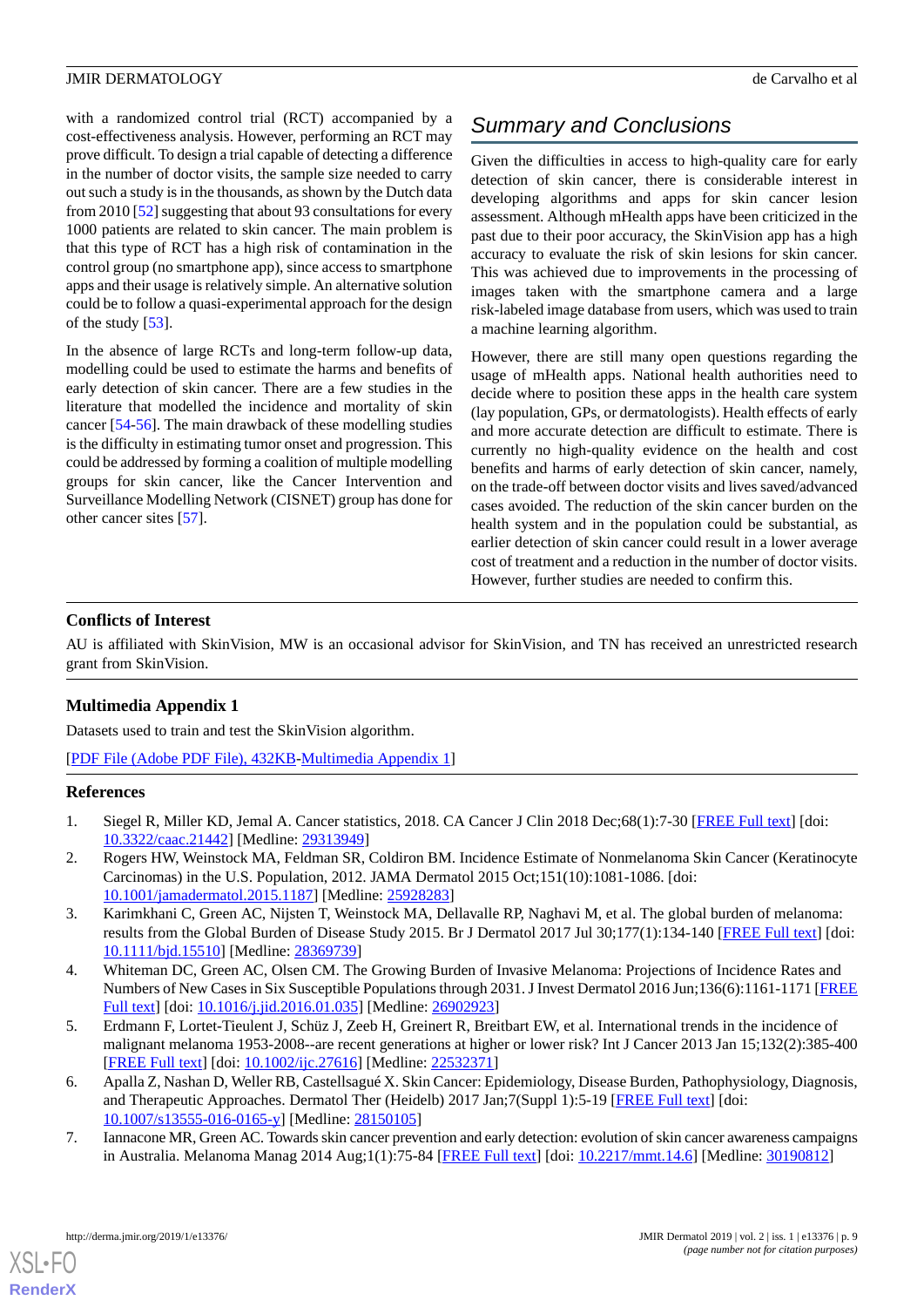- <span id="page-9-0"></span>8. Johnson MM, Leachman SA, Aspinwall LG, Cranmer LD, Curiel-Lewandrowski C, Sondak VK, et al. Skin cancer screening: recommendations for data-driven screening guidelines and a review of the US Preventive Services Task Force controversy. Melanoma Manag 2017 Mar;4(1):13-37 [[FREE Full text](http://europepmc.org/abstract/MED/28758010)] [doi: [10.2217/mmt-2016-0022](http://dx.doi.org/10.2217/mmt-2016-0022)] [Medline: [28758010](http://www.ncbi.nlm.nih.gov/entrez/query.fcgi?cmd=Retrieve&db=PubMed&list_uids=28758010&dopt=Abstract)]
- <span id="page-9-1"></span>9. US Preventive Services Task Force, Bibbins-Domingo K, Grossman DC, Curry SJ, Davidson KW, Ebell M, et al. Screening for Skin Cancer: US Preventive Services Task Force Recommendation Statement. JAMA 2016 Jul 26;316(4):429-435. [doi: [10.1001/jama.2016.8465\]](http://dx.doi.org/10.1001/jama.2016.8465) [Medline: [27458948](http://www.ncbi.nlm.nih.gov/entrez/query.fcgi?cmd=Retrieve&db=PubMed&list_uids=27458948&dopt=Abstract)]
- <span id="page-9-2"></span>10. Okhovat J, Beaulieu D, Tsao H, Halpern AC, Michaud DS, Shaykevich S, et al. The first 30 years of the American Academy of Dermatology skin cancer screening program: 1985-2014. J Am Acad Dermatol 2018 Nov;79(5):884-891.e3 [\[FREE Full](http://europepmc.org/abstract/MED/30057360) [text](http://europepmc.org/abstract/MED/30057360)] [doi: [10.1016/j.jaad.2018.05.1242](http://dx.doi.org/10.1016/j.jaad.2018.05.1242)] [Medline: [30057360](http://www.ncbi.nlm.nih.gov/entrez/query.fcgi?cmd=Retrieve&db=PubMed&list_uids=30057360&dopt=Abstract)]
- <span id="page-9-3"></span>11. Geller AC, Greinert R, Sinclair C, Weinstock MA, Aitken J, Boniol M, et al. A nationwide population-based skin cancer screening in Germany: proceedings of the first meeting of the International Task Force on Skin Cancer Screening and Prevention (September 24 and 25, 2009). Cancer Epidemiol 2010 Jun;34(3):355-358. [doi: [10.1016/j.canep.2010.03.006](http://dx.doi.org/10.1016/j.canep.2010.03.006)] [Medline: [20381443](http://www.ncbi.nlm.nih.gov/entrez/query.fcgi?cmd=Retrieve&db=PubMed&list_uids=20381443&dopt=Abstract)]
- <span id="page-9-5"></span><span id="page-9-4"></span>12. Trautmann F, Meier F, Seidler A, Schmitt J. Effects of the German skin cancer screening programme on melanoma incidence and indicators of disease severity. Br J Dermatol 2016 Nov;175(5):912-919. [doi: [10.1111/bjd.14758\]](http://dx.doi.org/10.1111/bjd.14758) [Medline: [27203791](http://www.ncbi.nlm.nih.gov/entrez/query.fcgi?cmd=Retrieve&db=PubMed&list_uids=27203791&dopt=Abstract)]
- <span id="page-9-6"></span>13. Kimball AB, Resneck JS. The US dermatology workforce: a specialty remains in shortage. J Am Acad Dermatol 2008 Nov;59(5):741-745. [doi: [10.1016/j.jaad.2008.06.037](http://dx.doi.org/10.1016/j.jaad.2008.06.037)] [Medline: [18723242](http://www.ncbi.nlm.nih.gov/entrez/query.fcgi?cmd=Retrieve&db=PubMed&list_uids=18723242&dopt=Abstract)]
- <span id="page-9-7"></span>14. Aneja S, Aneja S, Bordeaux JS. Association of increased dermatologist density with lower melanoma mortality. Arch Dermatol 2012 Feb;148(2):174-178. [doi: [10.1001/archdermatol.2011.345](http://dx.doi.org/10.1001/archdermatol.2011.345)] [Medline: [22351816](http://www.ncbi.nlm.nih.gov/entrez/query.fcgi?cmd=Retrieve&db=PubMed&list_uids=22351816&dopt=Abstract)]
- <span id="page-9-9"></span>15. Goulding JMR, Levine S, Blizard RA, Deroide F, Swale VJ. Dermatological surgery: a comparison of activity and outcomes in primary and secondary care. Br J Dermatol 2009 Jul;161(1):110-114. [doi: [10.1111/j.1365-2133.2009.09228.x](http://dx.doi.org/10.1111/j.1365-2133.2009.09228.x)] [Medline: [19438854](http://www.ncbi.nlm.nih.gov/entrez/query.fcgi?cmd=Retrieve&db=PubMed&list_uids=19438854&dopt=Abstract)]
- <span id="page-9-10"></span>16. Koelink CJL, Vermeulen KM, Kollen BJ, de Bock GH, Dekker JH, Jonkman MF, et al. Diagnostic accuracy and cost-effectiveness of dermoscopy in primary care: a cluster randomized clinical trial. J Eur Acad Dermatol Venereol 2014 Nov;28(11):1442-1449. [Medline: [25493316](http://www.ncbi.nlm.nih.gov/entrez/query.fcgi?cmd=Retrieve&db=PubMed&list_uids=25493316&dopt=Abstract)]
- 17. Swetter SM, Chang J, Shaub AR, Weinstock MA, Lewis ET, Asch SM. Primary Care-Based Skin Cancer Screening in a Veterans Affairs Health Care System. JAMA Dermatol 2017 Dec 01;153(8):797-801 [[FREE Full text](http://europepmc.org/abstract/MED/28593242)] [doi: [10.1001/jamadermatol.2017.1324\]](http://dx.doi.org/10.1001/jamadermatol.2017.1324) [Medline: [28593242\]](http://www.ncbi.nlm.nih.gov/entrez/query.fcgi?cmd=Retrieve&db=PubMed&list_uids=28593242&dopt=Abstract)
- <span id="page-9-11"></span>18. Beecher SM, Keogh C, Healy C. Dedicated general practitioner education sessions can improve diagnostic capabilities and may have a positive effect on referral patterns for common skin lesions. Ir J Med Sci 2018 Nov;187(4):959-963. [doi: [10.1007/s11845-018-1788-z](http://dx.doi.org/10.1007/s11845-018-1788-z)] [Medline: [29541934\]](http://www.ncbi.nlm.nih.gov/entrez/query.fcgi?cmd=Retrieve&db=PubMed&list_uids=29541934&dopt=Abstract)
- <span id="page-9-8"></span>19. Ahmadi K, Prickaerts E, Smeets JGE, Joosten VHMJ, Kelleners-Smeets NWJ, Dinant GJ. Current approach of skin lesions suspected of malignancy in general practice in the Netherlands: a quantitative overview. J Eur Acad Dermatol Venereol 2018 Feb;32(2):236-241. [doi: [10.1111/jdv.14484\]](http://dx.doi.org/10.1111/jdv.14484) [Medline: [28750138\]](http://www.ncbi.nlm.nih.gov/entrez/query.fcgi?cmd=Retrieve&db=PubMed&list_uids=28750138&dopt=Abstract)
- <span id="page-9-13"></span><span id="page-9-12"></span>20. van Rijsingen MCJ, Hanssen SCA, Groenewoud JMM, van der Wilt GJ, Gerritsen MP. Referrals by general practitioners for suspicious skin lesions: the urgency of training. Acta Derm Venereol 2014 Mar;94(2):138-141 [\[FREE Full text\]](https://www.medicaljournals.se/acta/content/abstract/10.2340/00015555-1752) [doi: [10.2340/00015555-1752](http://dx.doi.org/10.2340/00015555-1752)] [Medline: [24352366\]](http://www.ncbi.nlm.nih.gov/entrez/query.fcgi?cmd=Retrieve&db=PubMed&list_uids=24352366&dopt=Abstract)
- 21. Esteva A, Kuprel B, Novoa RA, Ko J, Swetter SM, Blau HM, et al. Dermatologist-level classification of skin cancer with deep neural networks. Nature 2017 Dec 02;542(7639):115-118. [doi: [10.1038/nature21056\]](http://dx.doi.org/10.1038/nature21056) [Medline: [28117445\]](http://www.ncbi.nlm.nih.gov/entrez/query.fcgi?cmd=Retrieve&db=PubMed&list_uids=28117445&dopt=Abstract)
- <span id="page-9-15"></span><span id="page-9-14"></span>22. Haenssle HA, Fink C, Schneiderbauer R, Toberer F, Buhl T, Blum A, Reader study level-Ilevel-II Groups. Man against machine: diagnostic performance of a deep learning convolutional neural network for dermoscopic melanoma recognition in comparison to 58 dermatologists. Ann Oncol 2018 Aug 01;29(8):1836-1842. [doi: [10.1093/annonc/mdy166\]](http://dx.doi.org/10.1093/annonc/mdy166) [Medline: [29846502](http://www.ncbi.nlm.nih.gov/entrez/query.fcgi?cmd=Retrieve&db=PubMed&list_uids=29846502&dopt=Abstract)]
- <span id="page-9-16"></span>23. Udrea A, Lupu C. Real-time acquisition of quality verified non-standardized color images for skin lesions risk assessment? A preliminary study, 18th International Conference on System Theory, Control and Computing (ICSTCC), 2014. 2014 Presented at: 18th International Conference on System Theory; 2014; Sinaia, Romania. [doi: [10.1109/ICSTCC.2014.6982415](http://dx.doi.org/10.1109/ICSTCC.2014.6982415)]
- <span id="page-9-17"></span>24. Maier T, Kulichova D, Schotten K, Astrid R, Ruzicka T, Berking C, et al. Accuracy of a smartphone application using fractal image analysis of pigmented moles compared to clinical diagnosis and histological result. J Eur Acad Dermatol Venereol 2015 Apr;29(4):663-667. [doi: [10.1111/jdv.12648](http://dx.doi.org/10.1111/jdv.12648)] [Medline: [25087492](http://www.ncbi.nlm.nih.gov/entrez/query.fcgi?cmd=Retrieve&db=PubMed&list_uids=25087492&dopt=Abstract)]
- <span id="page-9-19"></span><span id="page-9-18"></span>25. Thissen M, Udrea A, Hacking M, von Braunmuehl T, Ruzicka T. mHealth App for Risk Assessment of Pigmented and Nonpigmented Skin Lesions-A Study on Sensitivity and Specificity in Detecting Malignancy. Telemed J E Health 2017 May 31. [doi: [10.1089/tmj.2016.0259](http://dx.doi.org/10.1089/tmj.2016.0259)] [Medline: [28562195](http://www.ncbi.nlm.nih.gov/entrez/query.fcgi?cmd=Retrieve&db=PubMed&list_uids=28562195&dopt=Abstract)]
- 26. Isola P, Zhou JY, Zhou T, Efros A. Image-to-Image Translation with Conditional Adversarial Networks. 2017 Presented at: IEEE Conference on Computer Vision and Pattern Recognition; 2017; Honolulu, Hawai, United States p. 3.
- 27. Telea A. An Image Inpainting Technique Based on the Fast Marching Method. Journal of Graphics Tools 2004;9(1):25-36. [doi: [10.1080/10867651.2004\]](http://dx.doi.org/10.1080/10867651.2004)
- 28. Li J, Li B. Parameters Selection for Support Vector Machine Based on Particle Swarm Optimization. Intelligent Computing Theory 2014;8588:41-47. [doi: [10.1007/978-3-319-09333-8\\_5\]](http://dx.doi.org/10.1007/978-3-319-09333-8_5)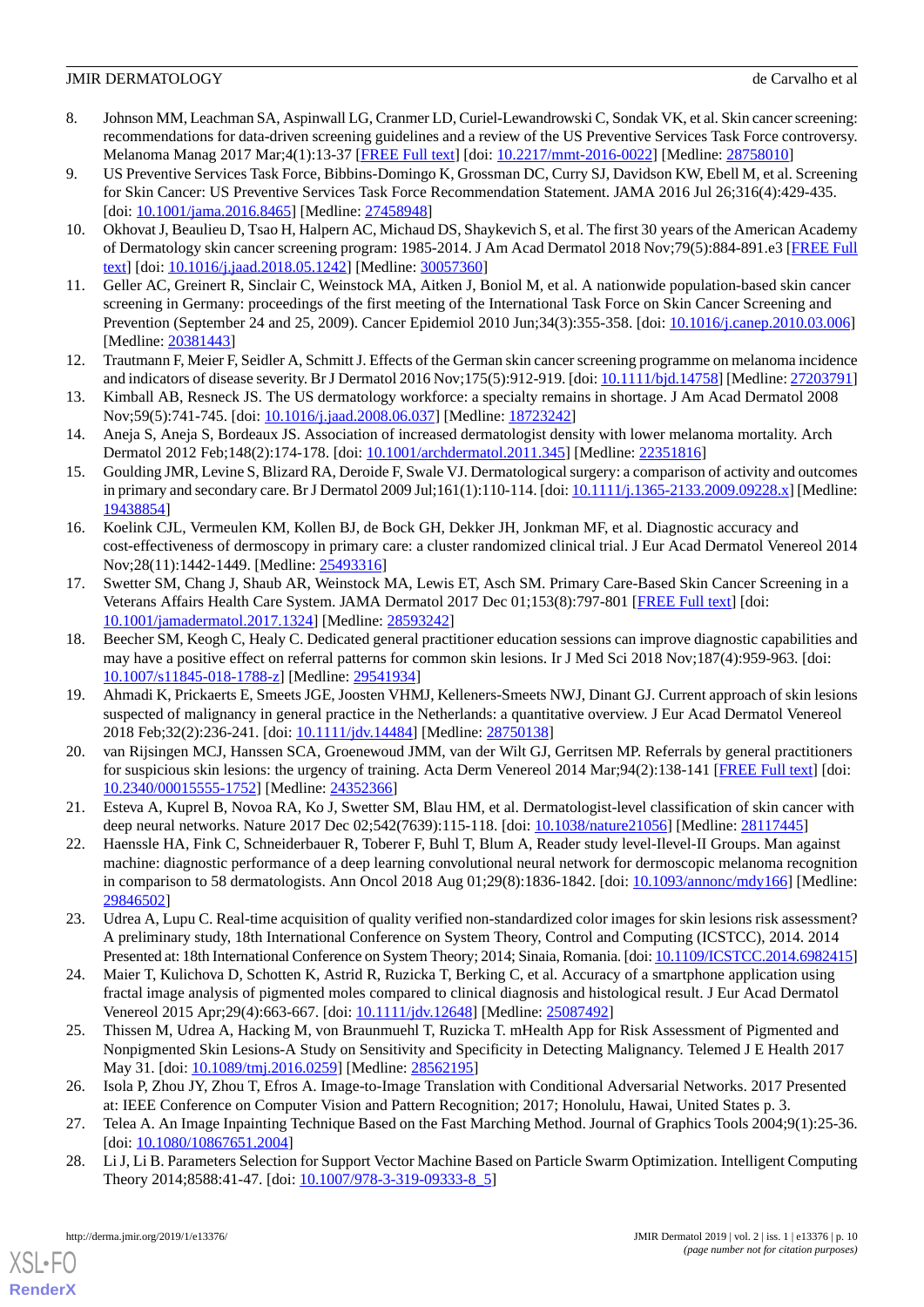- <span id="page-10-0"></span>29. Ngoo A, Finnane A, McMeniman E, Soyer H, Janda M. Fighting Melanoma with Smartphones: A Snapshot of Where We are a Decade after App Stores Opened Their Doors. Int J Med Inform 2018;118:99-112. [Medline: [30153928\]](http://www.ncbi.nlm.nih.gov/entrez/query.fcgi?cmd=Retrieve&db=PubMed&list_uids=30153928&dopt=Abstract)
- <span id="page-10-1"></span>30. Kassianos AP, Emery JD, Murchie P, Walter FM. Smartphone applications for melanoma detection by community, patient and generalist clinician users: a review. Br J Dermatol 2015 Jun;172(6):1507-1518. [doi: [10.1111/bjd.13665\]](http://dx.doi.org/10.1111/bjd.13665) [Medline: [25600815](http://www.ncbi.nlm.nih.gov/entrez/query.fcgi?cmd=Retrieve&db=PubMed&list_uids=25600815&dopt=Abstract)]
- <span id="page-10-3"></span><span id="page-10-2"></span>31. AppAdvice. Derma Compare by Emerald Medical Applications URL:<https://appadvice.com/app/derma-compare/982517772> [accessed 2019-07-02]
- <span id="page-10-4"></span>32. Chen R, Snorrason M, Enger S, Mostafa E, Ko J, Aoki V, et al. Validation of a Skin-Lesion Image-Matching Algorithm Based on Computer Vision Technology. Telemed J E Health 2016 Jan;22(1):45-50. [doi: [10.1089/tmj.2014.0249](http://dx.doi.org/10.1089/tmj.2014.0249)] [Medline: [26218353](http://www.ncbi.nlm.nih.gov/entrez/query.fcgi?cmd=Retrieve&db=PubMed&list_uids=26218353&dopt=Abstract)]
- <span id="page-10-5"></span>33. AppAdvice. Lubax - Skin lesion ID using image recognition by Lubax, Inc URL: [https://appadvice.com/app/](https://appadvice.com/app/lubax-skin-lesion-id-using-image-recognition/956423382) [lubax-skin-lesion-id-using-image-recognition/956423382](https://appadvice.com/app/lubax-skin-lesion-id-using-image-recognition/956423382) [accessed 2019-07-02]
- <span id="page-10-6"></span>34. AppBrain. mSkin Doctor Mobile Application for Skin Cancer Detection by Aleem Technologies URL: [https://www.](https://www.appbrain.com/app/mskin-doctor/com.maleemtaufiq.mSkinDoctor) [appbrain.com/app/mskin-doctor/com.maleemtaufiq.mSkinDoctor](https://www.appbrain.com/app/mskin-doctor/com.maleemtaufiq.mSkinDoctor) [accessed 2019-07-02]
- <span id="page-10-8"></span><span id="page-10-7"></span>35. AppAdvice. MySkinMap by Xyrupt Technologies, LLC URL:<https://appadvice.com/app/myskinmap/1151655127> [accessed 2019-07-02]
- <span id="page-10-10"></span><span id="page-10-9"></span>36. AppAdvice. SkinScan by TeleSkin ApS URL: <https://appadvice.com/app/skinscan/1025190936> [accessed 2019-07-02]
- 37. SkinVision. URL:<https://www.skinvision.com/> [accessed 2019-07-02]
- <span id="page-10-11"></span>38. Google Play. SpotMole URL: <https://play.google.com/store/apps/details?id=com.spotmole&hl=nl> [accessed 2019-07-02]
- 39. American Cancer Society. Signs and Symptoms of Melanoma Skin Cancer URL: [https://www.cancer.org/cancer/](https://www.cancer.org/cancer/melanoma-skin-cancer/detection-diagnosis-staging/signs-and-symptoms.html) [melanoma-skin-cancer/detection-diagnosis-staging/signs-and-symptoms.html](https://www.cancer.org/cancer/melanoma-skin-cancer/detection-diagnosis-staging/signs-and-symptoms.html) [accessed 2019-07-02]
- <span id="page-10-13"></span><span id="page-10-12"></span>40. Ngoo A, Finnane A, McMeniman E, Tan J, Janda M, Soyer HP. Efficacy of smartphone applications in high-risk pigmented lesions. Australas J Dermatol 2017 Feb 27. [doi: [10.1111/ajd.12599\]](http://dx.doi.org/10.1111/ajd.12599) [Medline: [28240347](http://www.ncbi.nlm.nih.gov/entrez/query.fcgi?cmd=Retrieve&db=PubMed&list_uids=28240347&dopt=Abstract)]
- 41. Dorairaj JJ, Healy GM, McInerney A, Hussey AJ. Validation of a Melanoma Risk Assessment Smartphone Application. Dermatol Surg 2017 Feb;43(2):299-302. [doi: [10.1097/DSS.0000000000000916\]](http://dx.doi.org/10.1097/DSS.0000000000000916) [Medline: [28165352](http://www.ncbi.nlm.nih.gov/entrez/query.fcgi?cmd=Retrieve&db=PubMed&list_uids=28165352&dopt=Abstract)]
- <span id="page-10-14"></span>42. Chuchu N, Takwoingi Y, Dinnes J, Matin R, Bassett O, Moreau J, Cochrane Skin Cancer Diagnostic Test Accuracy Group. Smartphone applications for triaging adults with skin lesions that are suspicious for melanoma. Cochrane Database Syst Rev 2018 Dec 04;12:CD013192. [doi: [10.1002/14651858.CD013192\]](http://dx.doi.org/10.1002/14651858.CD013192) [Medline: [30521685](http://www.ncbi.nlm.nih.gov/entrez/query.fcgi?cmd=Retrieve&db=PubMed&list_uids=30521685&dopt=Abstract)]
- <span id="page-10-16"></span><span id="page-10-15"></span>43. Brinker TJ, Hekler A, Utikal JS, Grabe N, Schadendorf D, Klode J, et al. Skin Cancer Classification Using Convolutional Neural Networks: Systematic Review. J Med Internet Res 2018 Dec 17;20(10):e11936 [\[FREE Full text\]](http://www.jmir.org/2018/10/e11936/) [doi: [10.2196/11936\]](http://dx.doi.org/10.2196/11936) [Medline: [30333097](http://www.ncbi.nlm.nih.gov/entrez/query.fcgi?cmd=Retrieve&db=PubMed&list_uids=30333097&dopt=Abstract)]
- <span id="page-10-17"></span>44. Brunssen A, Waldmann A, Eisemann N, Katalinic A. Impact of skin cancer screening and secondary prevention campaigns on skin cancer incidence and mortality: A systematic review. J Am Acad Dermatol 2017;76(1):e10. [Medline: [27707591](http://www.ncbi.nlm.nih.gov/entrez/query.fcgi?cmd=Retrieve&db=PubMed&list_uids=27707591&dopt=Abstract)]
- <span id="page-10-18"></span>45. Linos E, Katz KA, Colditz G. Skin Cancer-The Importance of Prevention. JAMA Intern Med 2016;176(10):1435-1436. [Medline: [27459394](http://www.ncbi.nlm.nih.gov/entrez/query.fcgi?cmd=Retrieve&db=PubMed&list_uids=27459394&dopt=Abstract)]
- <span id="page-10-19"></span>46. Gordon L, Rowell D. Health system costs of skin cancer and cost-effectiveness of skin cancer prevention and screening: a systematic review. Eur J Cancer Prev 2015;24(2). [Medline: [25089375](http://www.ncbi.nlm.nih.gov/entrez/query.fcgi?cmd=Retrieve&db=PubMed&list_uids=25089375&dopt=Abstract)]
- <span id="page-10-20"></span>47. Makin JK, Warne CD, Dobbinson SJ, Wakefield MA, Hill DJ. Population and age-group trends in weekend sun protection and sunburn over two decades of the SunSmart programme in Melbourne, Australia. Br J Dermatol 2013 Jan;168(1):154-161. [doi: [10.1111/bjd.12082\]](http://dx.doi.org/10.1111/bjd.12082) [Medline: [23039760](http://www.ncbi.nlm.nih.gov/entrez/query.fcgi?cmd=Retrieve&db=PubMed&list_uids=23039760&dopt=Abstract)]
- <span id="page-10-21"></span>48. Porter M, Kimball A. Predictions, Surprises, and the Future of the Dermatology Workforce. JAMA Dermatol 2018;154(11):1253-1255. [Medline: [30193360](http://www.ncbi.nlm.nih.gov/entrez/query.fcgi?cmd=Retrieve&db=PubMed&list_uids=30193360&dopt=Abstract)]
- <span id="page-10-22"></span>49. Bashshur R, Shannon G, Tejasvi T, Kvedar J, Gates M. The Empirical Foundations of Teledermatology: A Review of the Research Evidence. Telemed J E Health 2015;21(12). [Medline: [26394022](http://www.ncbi.nlm.nih.gov/entrez/query.fcgi?cmd=Retrieve&db=PubMed&list_uids=26394022&dopt=Abstract)]
- <span id="page-10-24"></span><span id="page-10-23"></span>50. National Institute for Health and Care Excellence. 2019. Evidence Standards Framework for Digital Health Technologies, March 2019 URL: [https://www.nice.org.uk/Media/Default/About/what-we-do/our-programmes/](https://www.nice.org.uk/Media/Default/About/what-we-do/our-programmes/evidence-standards-framework/digital-evidence-standards-framework.pdf) [evidence-standards-framework/digital-evidence-standards-framework.pdf](https://www.nice.org.uk/Media/Default/About/what-we-do/our-programmes/evidence-standards-framework/digital-evidence-standards-framework.pdf) [accessed 2019-07-02]
- <span id="page-10-25"></span>51. Zhao Y, Ni Q, Zhou R. What factors influence the mobile health service adoption? A meta-analysis and the moderating role of age. International Journal of Information Management 2018 Dec;43:342-350. [doi: [10.1016/j.ijinfomgt.2017.08.006](http://dx.doi.org/10.1016/j.ijinfomgt.2017.08.006)]
- 52. Koelink C, Kollen B, Groenhof F, van der Meer K, van der Heide W. Skin lesions suspected of malignancy: an increasing burden on general practice. BMC Fam Pract 2014;15. [Medline: [24517098](http://www.ncbi.nlm.nih.gov/entrez/query.fcgi?cmd=Retrieve&db=PubMed&list_uids=24517098&dopt=Abstract)]
- 53. Geldsetzer P, Fawzi W. Quasi-experimental study designs series-paper 2: complementary approaches to advancing global health knowledge. J Clin Epidemiol 2017;89:12-16. [Medline: [28365307](http://www.ncbi.nlm.nih.gov/entrez/query.fcgi?cmd=Retrieve&db=PubMed&list_uids=28365307&dopt=Abstract)]
- 54. Eisemann N, Waldmann A, Garbe C, Katalinic A. Development of a microsimulation of melanoma mortality for evaluating the effectiveness of population-based skin cancer screening. Med Decis Making 2015;35(2):243-254. [Medline: [25145574](http://www.ncbi.nlm.nih.gov/entrez/query.fcgi?cmd=Retrieve&db=PubMed&list_uids=25145574&dopt=Abstract)]
- 55. Pil L, Hoorens I, Vossaert K, Kruse V, Tromme I, Speybroeck N, et al. Cost-effectiveness and Budget Effect Analysis of a Population-Based Skin Cancer Screening. JAMA Dermatol 2017 Feb 01;153(2):147-153. [doi: [10.1001/jamadermatol.2016.4518\]](http://dx.doi.org/10.1001/jamadermatol.2016.4518) [Medline: [28002834\]](http://www.ncbi.nlm.nih.gov/entrez/query.fcgi?cmd=Retrieve&db=PubMed&list_uids=28002834&dopt=Abstract)